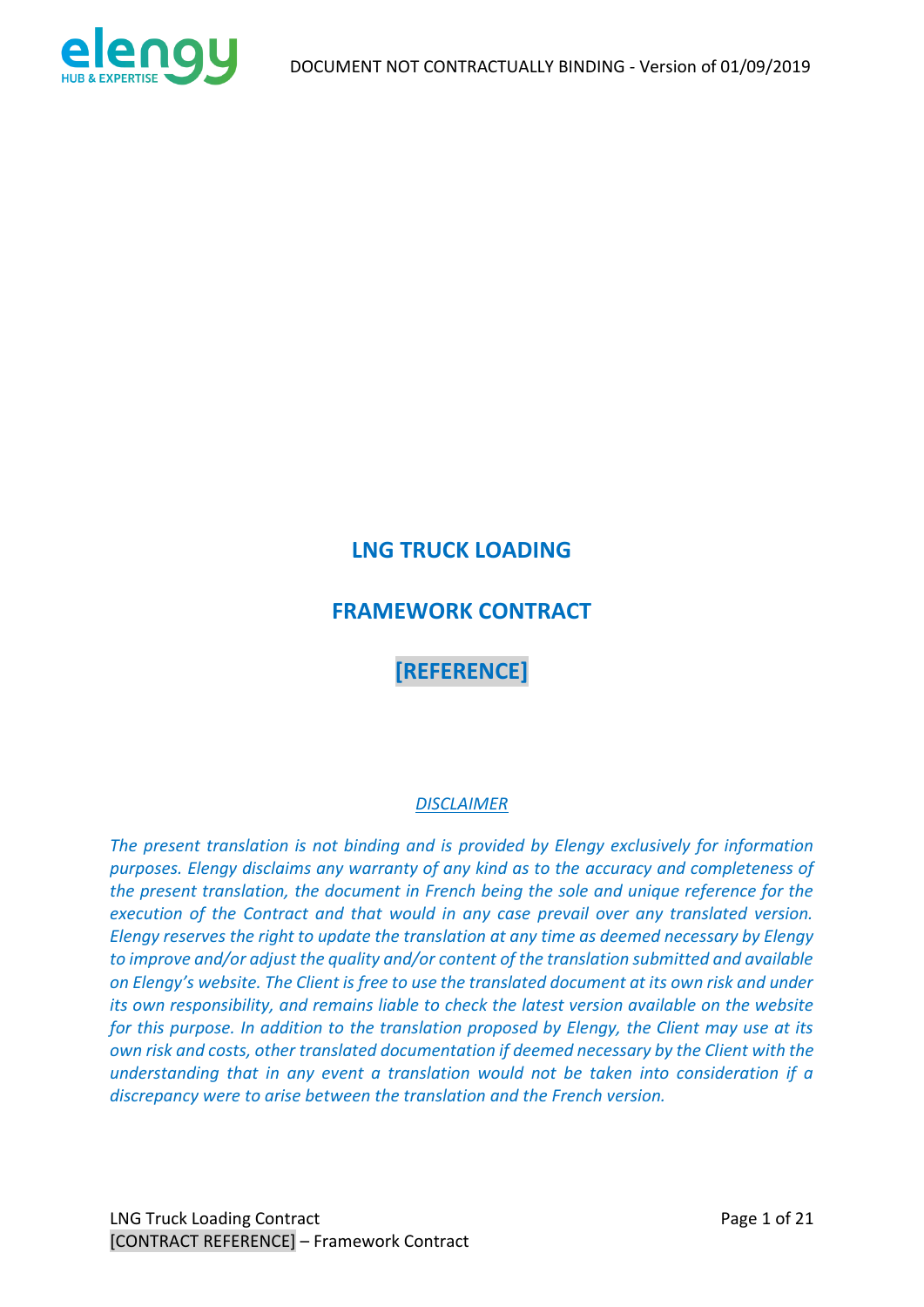

### **Between:**

**[Name of company]**, [status] with share capital of [xxxx] euros, having its registered office at [address] and listed under number [xxxx] in the Trade and Companies Register of [city], represented by [Name – Job title],

Hereafter the "**Client**",

### **And**

**Elengy Hub & Expertise**, a joint-stock company with share capital of €180,000, having its registered office at 11, avenue Michel Ricard, 92270 Bois-Colombes, France, listed in the Trade and Companies Register of Nanterre under number 451 438 782, represented by [Name – Job title]

Hereafter the "**Operator**",

Hereafter referred to individually as the "Party" or jointly as the "**Parties**".

### **Preamble**

Elengy and Fosmax LNG own regulated French LNG terminals that can receive Liquefied Natural Gas, in accordance with the provisions of the Energy Code and the decisions of the French Energy Regulatory Commission (CRE).

The Client wishes to subscribe for the Truck Loading service covered by this framework contract and commercially run by the Operator, which can be replaced by any subsidiary it controls within the meaning of article L. 233-3 of the Commercial Code as provided for in Article 13.

## **Accordingly the following has hereby been agreed:**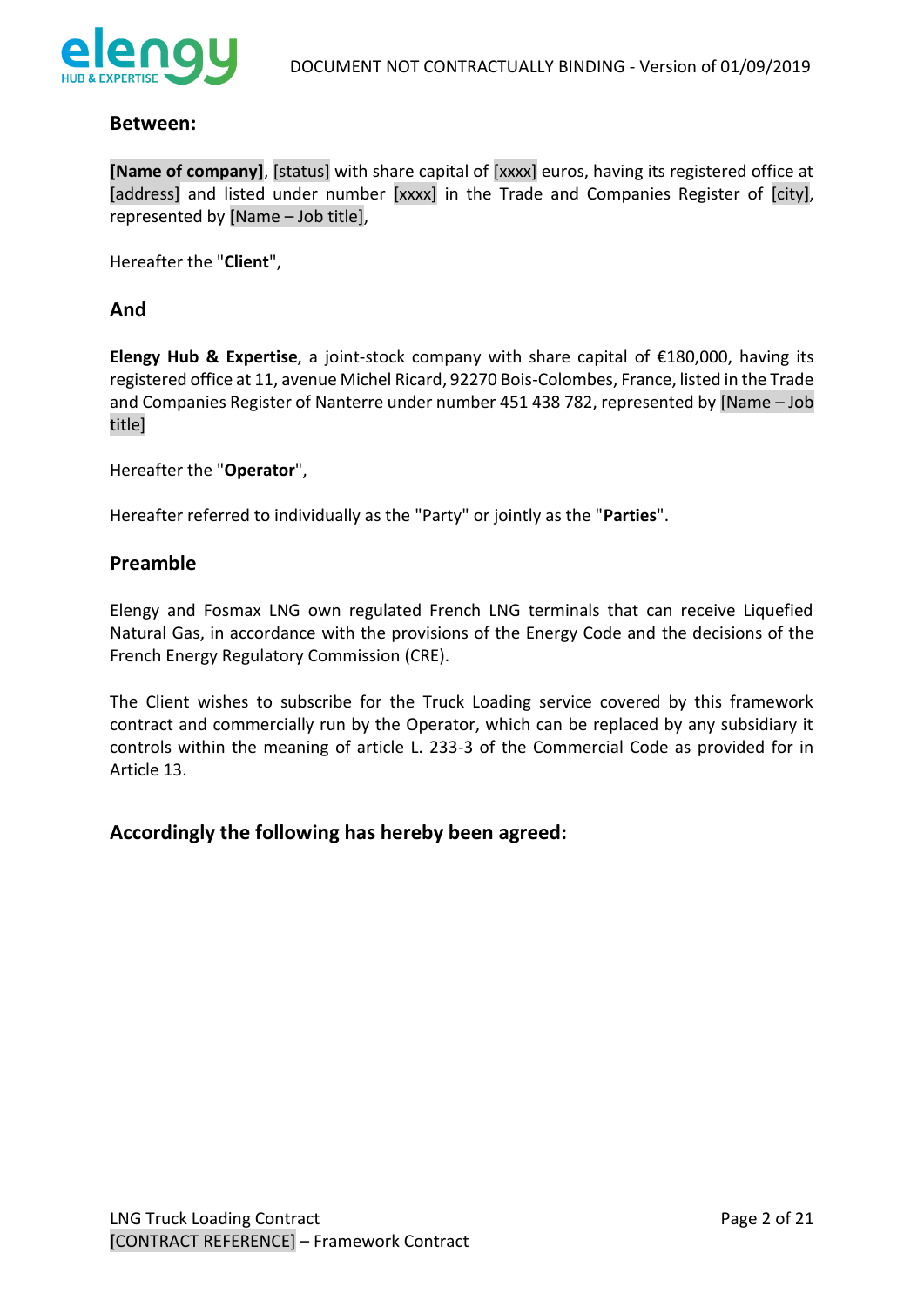

# **CONTENTS**

| 1.  |                                                                                      |  |  |  |  |  |
|-----|--------------------------------------------------------------------------------------|--|--|--|--|--|
| 2.  |                                                                                      |  |  |  |  |  |
| 3.  |                                                                                      |  |  |  |  |  |
| 4.  |                                                                                      |  |  |  |  |  |
| 5.  |                                                                                      |  |  |  |  |  |
| 6.  |                                                                                      |  |  |  |  |  |
|     | 6.1                                                                                  |  |  |  |  |  |
|     | 6.2                                                                                  |  |  |  |  |  |
|     | 6.3                                                                                  |  |  |  |  |  |
| 7.  |                                                                                      |  |  |  |  |  |
| 8.  |                                                                                      |  |  |  |  |  |
| 9.  |                                                                                      |  |  |  |  |  |
|     | 9.1                                                                                  |  |  |  |  |  |
|     | 9.2                                                                                  |  |  |  |  |  |
|     | 9.2.1                                                                                |  |  |  |  |  |
|     | 9.2.2                                                                                |  |  |  |  |  |
|     | 9.2.3                                                                                |  |  |  |  |  |
|     | 9.3                                                                                  |  |  |  |  |  |
| 10. |                                                                                      |  |  |  |  |  |
|     | 10.1                                                                                 |  |  |  |  |  |
|     | 10.2                                                                                 |  |  |  |  |  |
|     | The processing of personal data sent by the Client to the Operator  12<br>10.2.1     |  |  |  |  |  |
|     | The processing of Personal Data by the Operator via the Scheduling Tool 13<br>10.2.2 |  |  |  |  |  |
| 11. |                                                                                      |  |  |  |  |  |
| 12. |                                                                                      |  |  |  |  |  |
| 13. |                                                                                      |  |  |  |  |  |
| 14. |                                                                                      |  |  |  |  |  |
| 15. |                                                                                      |  |  |  |  |  |
| 16. |                                                                                      |  |  |  |  |  |
| 17. |                                                                                      |  |  |  |  |  |
| 18. |                                                                                      |  |  |  |  |  |
| 19. |                                                                                      |  |  |  |  |  |
| 20. |                                                                                      |  |  |  |  |  |
| 21. |                                                                                      |  |  |  |  |  |
|     |                                                                                      |  |  |  |  |  |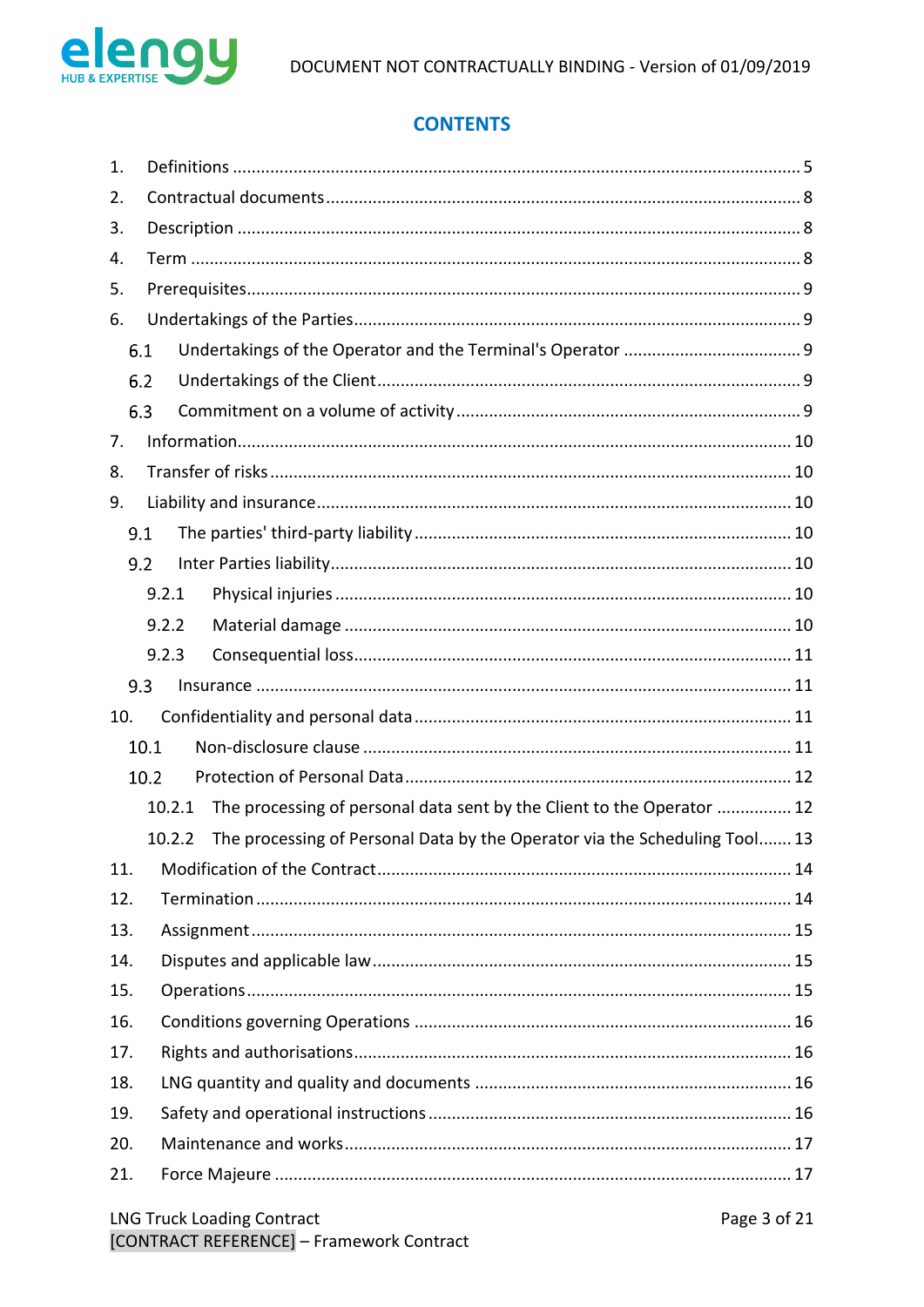

| 21.1 |                                                                         |  |
|------|-------------------------------------------------------------------------|--|
| 21.2 |                                                                         |  |
| 21.3 |                                                                         |  |
| 21.4 |                                                                         |  |
|      |                                                                         |  |
| 22.1 |                                                                         |  |
| 22.2 | Payment obligation relating to a commitment to a volume of business  19 |  |
| 22.3 |                                                                         |  |
| 22.4 |                                                                         |  |
| 22.5 |                                                                         |  |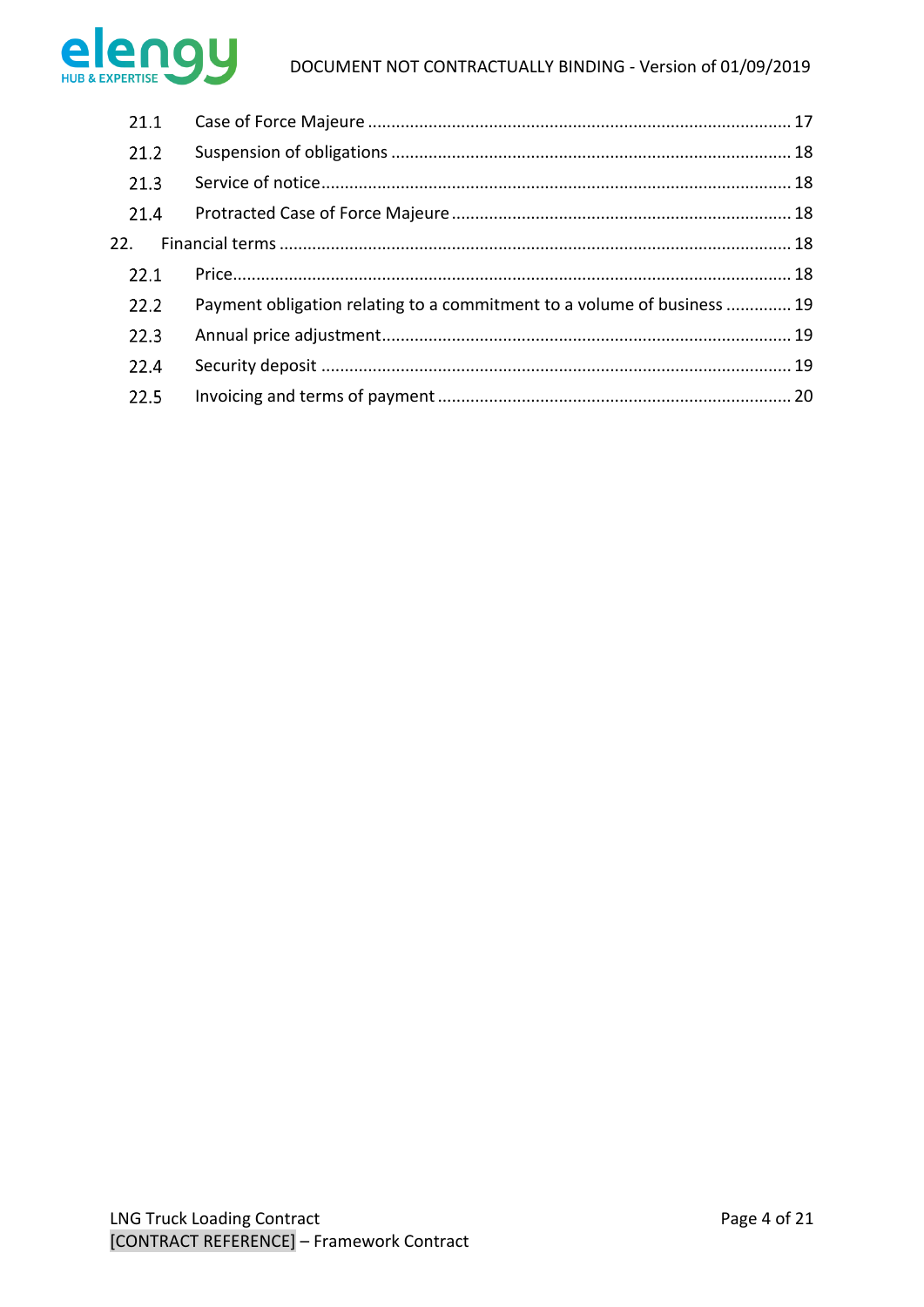

## <span id="page-4-0"></span>**1. Definitions**

For the applicability and interpretation of the Contract, the terms and expressions below that begin with a capital letter have the meanings given to them hereafter:

ADR: European agreement concerning the International Carriage of Dangerous Goods by Road, concluded in Geneva on 30 September 1957.

Officer: person in charge of managing Station operations on behalf of the Terminal's Operator.

Year: period starting a six (6) a.m. on the first day of a given calendar year and ending at six (6) a.m. on the first day of the following calendar year.

Appendix: the corresponding appendix of this framework contract.

Operational Appendix: Appendix 2 to the Contract, as specified in Article 2.

Approval: authorisation granted by the Terminal's Operator in accordance with the procedure describing the specifications that Carriers, Drivers and Roadway Equipment must meet and the procedure for requesting access to the Terminal and the Station.

Article: followed by a number, refers to a numbered article in the Contract.

Loading Authorisation: where applicable a document issued to the Operator by a third party selling LNG to the Client, authorising the loading of a quantity of LNG it holds at the Terminal for a given period, less than or equal to one (1) Month. A template is provided in the Operational Appendix.

Notice of Force Majeure: notice served by one Party to the other Party should a Case of Force Majeure arise. A template is provided in the Operational Appendix.

Truck: tanker or truck carrying an ISO container on a platform, in which the LNG is loaded under the Contract.

Case of Force Majeure: events, facts or circumstances impacting on performance of the Contract and defined in Article 21.

Loading Certificate: document given by the Terminal's Operator to the Client stating in particular the quantity and quality of the LNG measured at the time of Loading. A non-binding version is given to the Driver at the end of the Operation. The most recent version transmitted to the lead Client. A template is provided in the Operational Appendix.

Loading: an operation whereby LNG is loaded in Tank Containers conveyed to the Station by the Client.

Test Loading: first Loading operation further to a request for Approval.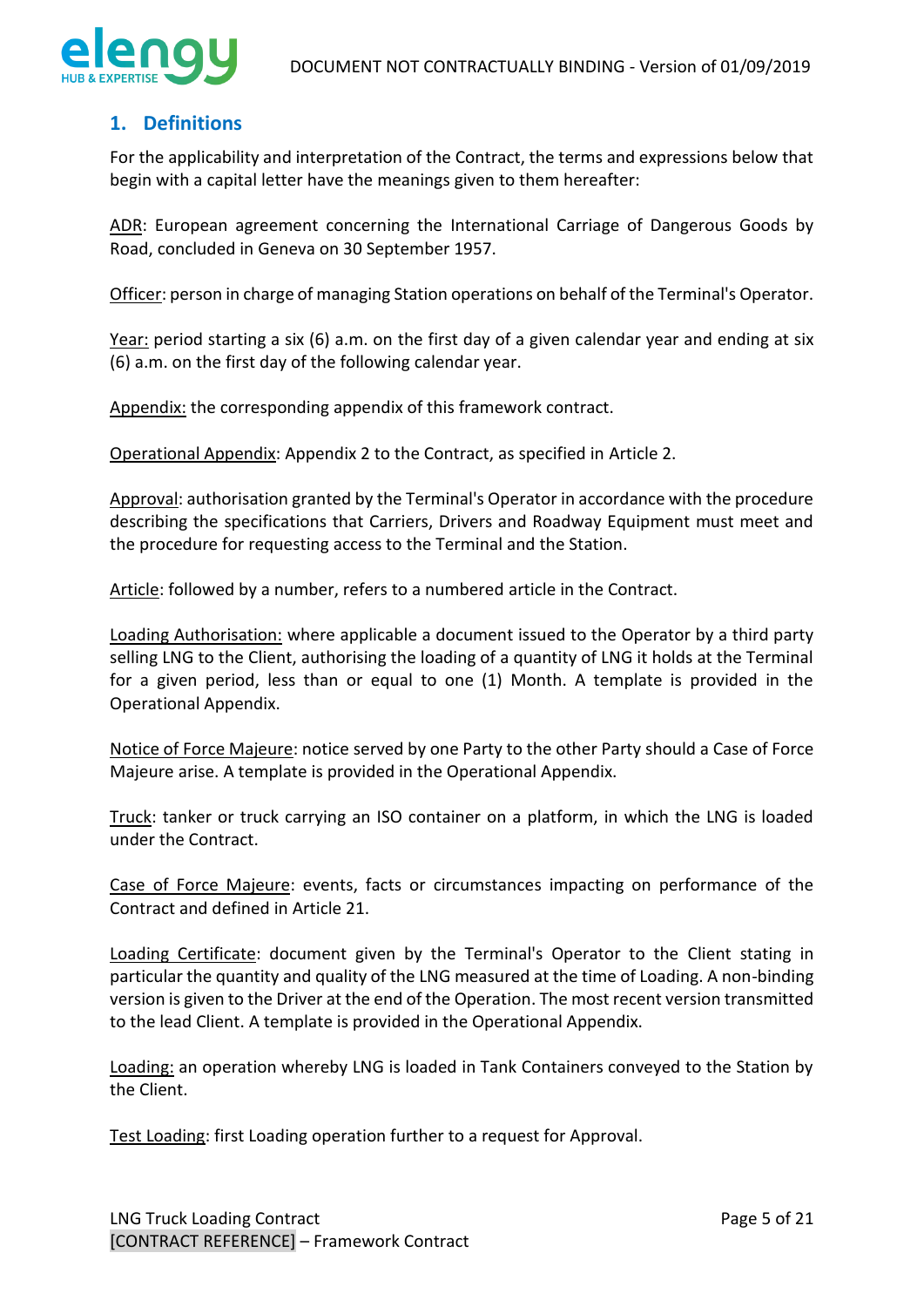

Driver: the driver of the Truck working on behalf of the Client, responsible for driving it to the Station in the Terminal, carrying out Loading operations with the Officer then leaving the Terminal with the Truck.

Checklist: Document listing the checks performed by the Officer for each Operation. A copy may be provided to the Client on request. A template is provided in the Operational Appendix.

Tank Container: road tank container or ISO container, designed to carry LNG cargo.

Client: party who has signed the Contract.

Specific Conditions: contractual document based on the framework contract, referred to by the latter and setting out contractual Information specific to the Parties.

Contract: all the contractual documents making up the contract on LNG Truck Loading at the Terminal, entered into by the Client and the Operator, as defined in Article 2.

Access Contract: all the contractual documents making up the LNG terminal access contract, published on the web site of the Terminal's owner, incorporating conditions regarding regulated services, in particular the regasification service.

Slot: time slot during which an Operation can be Scheduled. The time at which a Slot ends determines the Day of the said Slot.

Reserved Slot: Slot proposed by the Terminal's Operator for Operations that could not be carried out in the Scheduled Slot, as provided for in the Operational Appendix.

Transport Document: a document given to the Driver by the Terminal's Operator and essential for driving in accordance with the ADR regulation. A template is provided in the Operational Appendix.

PPE: Personal Protective Equipment suitable for the Operations (more particularly headgear, glasses, gloves, protective jacket, safety footwear).

Roadway Equipment: each of the separate elements of a Truck: tractor, Tank Container, platform (for an ISO container).

LNG Material Safety Data Sheet: document issued by the LNG Vendor stating the data needed to handle the LNG safely. A template is provided in the Operational Appendix.

LNG: liquefied natural gas, the quality of which is consistent with its description in the Operational Appendix.

Hour: a period of sixty (60) consecutive minutes starting and ending on the hour.

Booking Single Code (Identifiant Unique de Réservation or "IUR"): a code generated randomly when the Scheduling of a Slot is confirmed and granting access to the Station for the said Slot.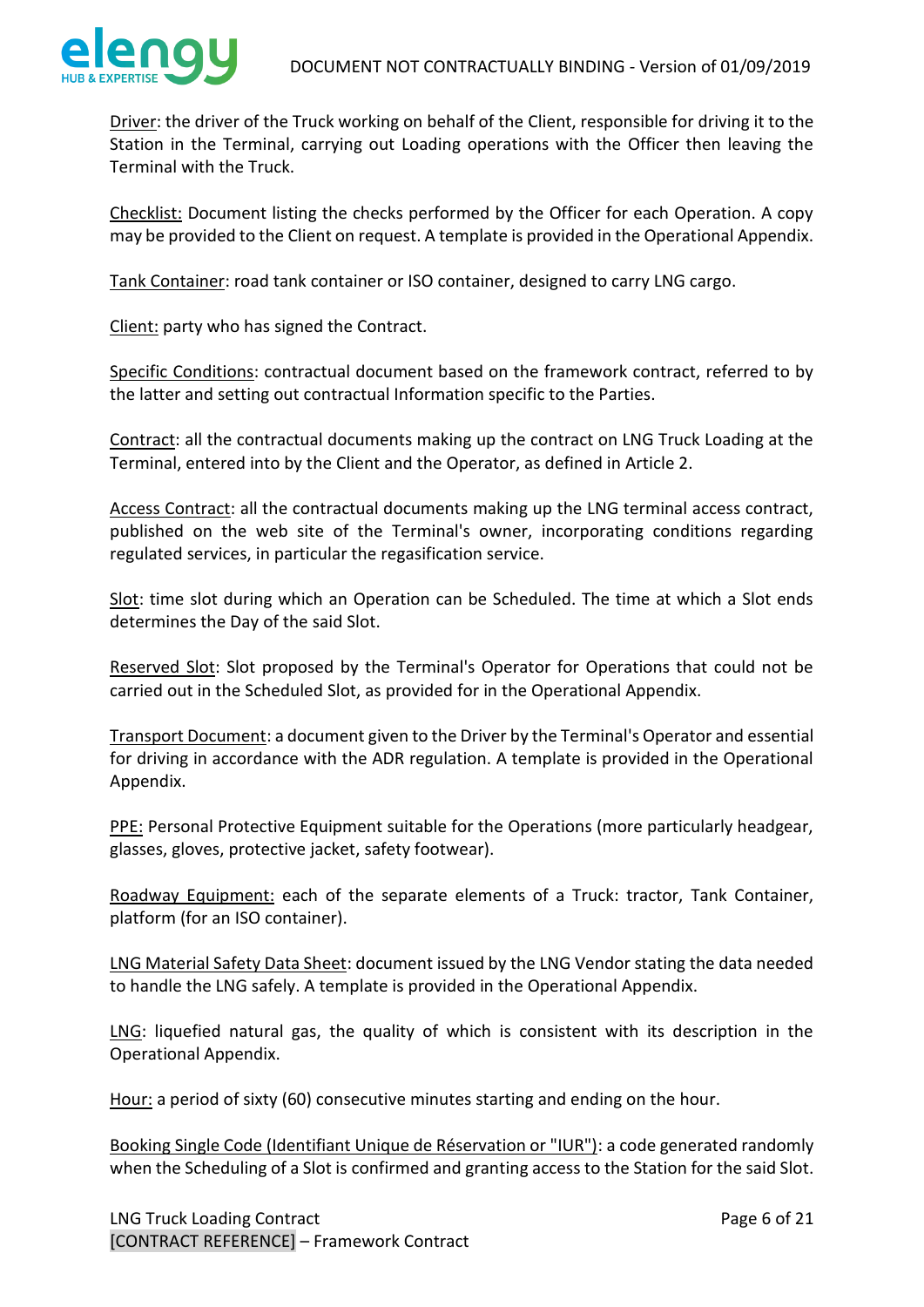

Day: period starting at six (6) a.m. (standard local time) on a given day and ending at à six (6) a.m. (standard local time) on the following day. The date of a Day is the date of the calendar day on which the Day starts.

Working Day: any Day other than Saturday, Sunday or a public holiday in France.

Cooling Down: an operation that cools the Tank Containers conveyed by the Client to the Station down to a temperature at which the Tank Container can be loaded at the nominal rate without generating evaporation in proportions liable to exceed the opening pressure of the Tank Container's valves.

Month: period beginning at six (6) a.m. on the first day of a given calendar month and ending at six (6) a.m. on the first day of the following calendar month.

Operator: enterprise marketing the Operations covered by this Contract.

Terminal's Operator: owner and operator of the Terminal.

Prudent and Reasonable Operator: person seeking in good faith to fulfil his/her contractual obligations and who, in so doing, exercises the skill, diligence, prudence and foresight one could reasonably and normally expect from a skilled and experienced operator acting in accordance with laws and regulations under similar circumstances and conditions.

Operation: any operation carried out at or around the Station under the Contract, as defined in Article 15, including Loading, Loading Tests and Cooling Down.

Scheduling Tool: an IT tool provided by the Operator and enabling the Client to manage its Scheduling.

Party: Client or Operator that has signed the Contract.

Transfer Point: point located at the connection flange between the Station's hose and the Tank Container.

Scheduling/Booking (or "Scheduled/Booked"): the schedule of Operations produced by the Client with the Scheduling Tool, or reference to this schedule in accordance with the provisions of the Operational Appendix.

Abusive Scheduling: Scheduling unrelated to the Operations actually carried out or excessive cancellations of Slots by the Client, deemed by the Operator and/or the Terminal's Operator acting as Prudent and Reasonable Operator as liable to hinder the Scheduling of the Station's other users.

Security Protocol: written document comprising information useful for assessing any risks caused by the Operations, including preventive and safety measures to be taken at each stage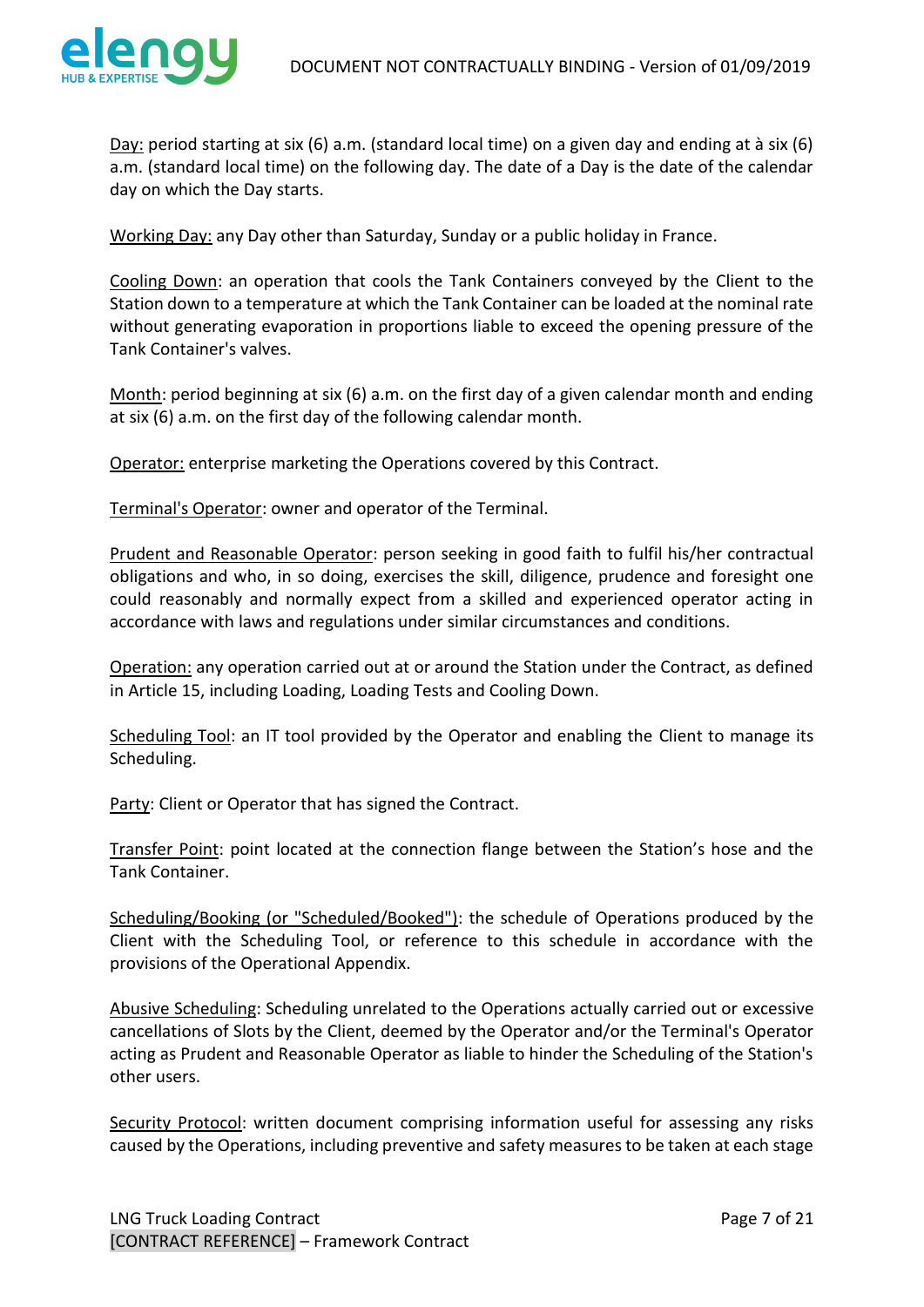

of the operations. This document is drafted by the Carrier and the Terminal's Operator. A template is provided in the Operational Appendix.

GCW: maximum weight of the Truck, load included, depending on its specifications and its destination, to be able to drive, defined by article R.312-4 II of the Highway Code and EU directive No. 96/53/EC

Week: period of seven (7) consecutive Days.

Station: station where Tank Containers are loaded with LNG, located within the confines of a Terminal and allowing Operations to be carried out. The characteristics of each Station are described in the Operational Appendix.

Terminal: LNG terminal, industrial site where the Station is located.

Carrier: company transporting LNG within the meaning of the ADR, on behalf of the Client.

### <span id="page-7-0"></span>**2. Contractual documents**

This Contract comprises the following contractual documents, listed in descending order of precedence:

- a. The Specific Conditions
- b. This framework contract and its Appendices
	- i. Appendix 1: Specific Conditions template
	- ii. Appendix 2: Operational Appendix

This order of precedence applies if there is any contradiction between these documents. In case of inconsistency between any of the provisions in the contractual documents of the same rank or between successive versions of the contractual documents, the most recent document will take precedence.

### <span id="page-7-1"></span>**3. Description**

The Contract sets out the conditions under which the Operator and the Terminal's Operator carries out Operations, as well as the rights and obligations of the Parties in that respect.

This framework contract does not require the Client to Schedule a minimum number of Operations.

The terms and conditions of purchase of LNG by the Client from an LNG Vendor are not covered by this contract.

## <span id="page-7-2"></span>**4. Term**

The Contract comes into effect and expires on the dates stated in the Specific Conditions.

Any reductions and interruptions of service are inoperative over the course of the Contract.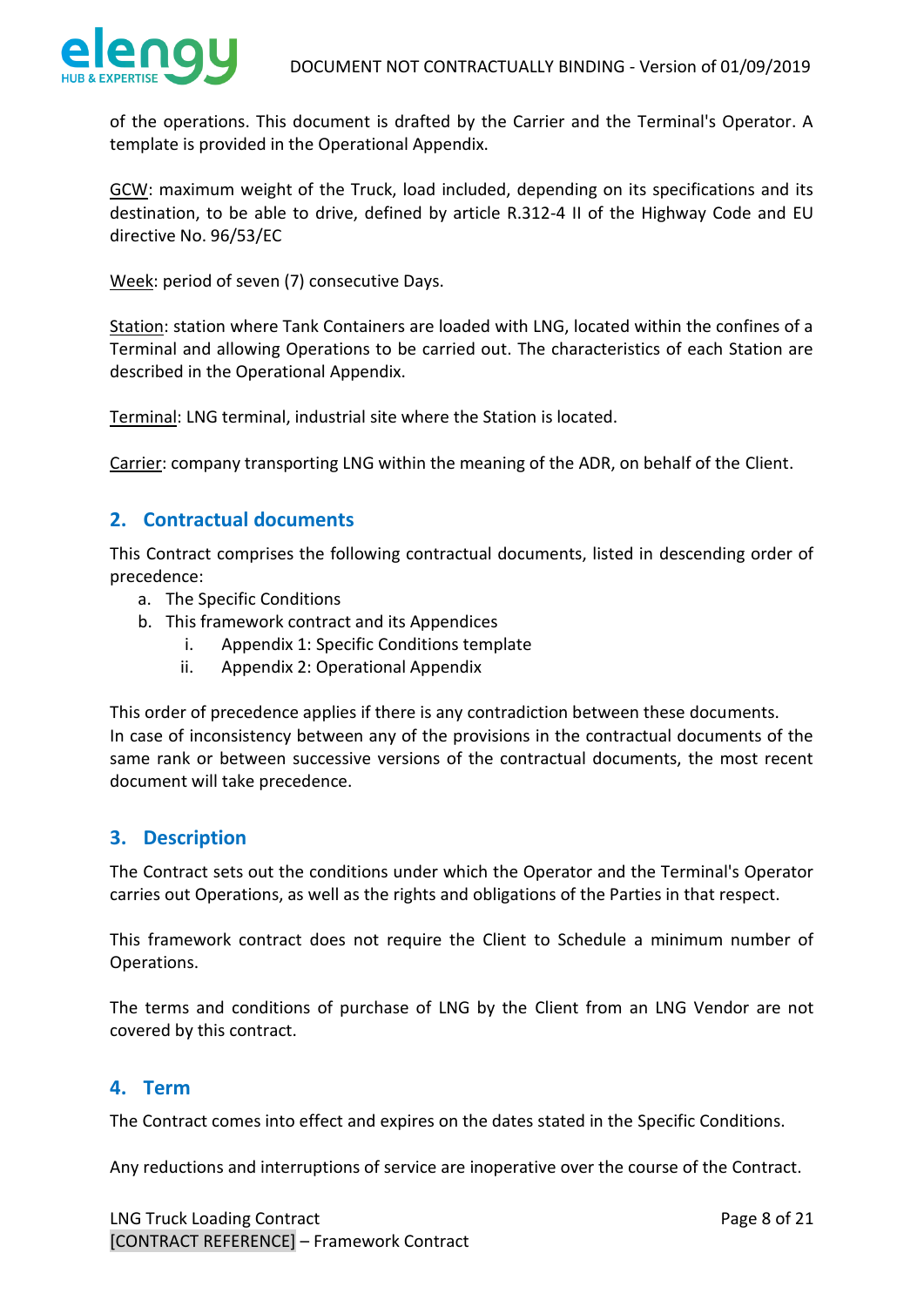

## <span id="page-8-0"></span>**5. Prerequisites**

For each Terminal in which the Client intends to use the Station:

a. The Client must have a valid Access Contract,

And/or

b. The Client has a valid Loading Authorisation issued by a third party having a valid Access Contract.

## <span id="page-8-1"></span>**6. Undertakings of the Parties**

### <span id="page-8-2"></span>**Undertakings of the Operator and the Terminal's Operator**

The Operator undertakes to ensure that the Terminal's Operator carried out the Operations agreed on in the Contract. The Operator complies with all applicable regulations and ensures that the Terminal's Operator does likewise. The Operator ensures that the Terminal's Operator acts as a Prudent and Reasonable Operator.

The Operator makes reasonable efforts to provide each Month a number of available Slots reflecting the activity of previous Months.

For each Operation, the Terminal's Operator makes reasonable efforts to provide the quantity of LNG specified in the Client in its Scheduling, making allowance for any regulatory limitations on loaded quantities (ADR and GCW limits in particular). If there is an unjustified difference of more than two (2) tonnes or thirty (30) MWh (as the Client chooses) in relation to the quantity stated in the Scheduling, the Operation will not be invoiced.

### <span id="page-8-3"></span>**Undertakings of the Client**

The Client undertakes to pay the monthly price stated in Article 22.1.

The Client complies with all applicable regulations and with the Schedule it has prepared in accordance with the provisions of the Operational Appendix, and ensures that third parties acting on its behalf under the Contract do likewise, the Carrier in particular.

#### <span id="page-8-4"></span>**Commitment on a volume of activity**

The Parties may agree on a reciprocal commitment to a specific volume of activity, stated in the Specific Conditions and specifying a minimum number of Slots that the Client undertakes to use per Terminal for each Year of the Contract. The number of Slots stipulated for each Year comes with a payment obligation for the Client and an availability obligation for the Operator every Month of the Year.

The Client may ask the Operator to reschedule the commitment from one Terminal to another and from one year to the next. Any changes to the commitment must be submitted in a feasibility request to the Operator and, if accepted, an amendment must be signed by both **Parties**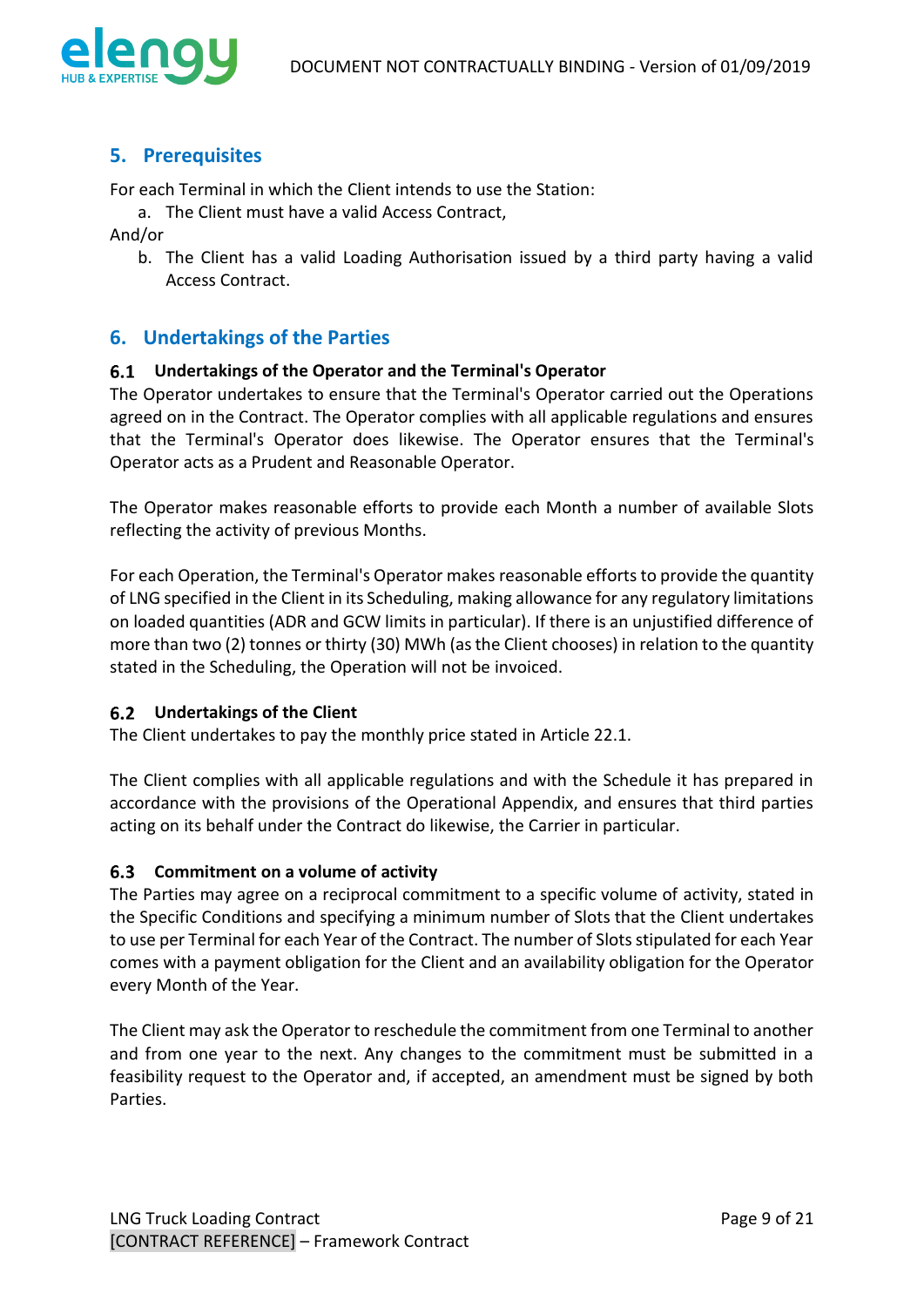

## <span id="page-9-0"></span>**7. Information**

The Parties shall keep each other promptly informed of any event or circumstance or information liable to significantly affect performance of the Contract.

Any incident in a Terminal and/or with a Driver and/or a Truck Scheduled at the Terminal impacting on safety in particular must be immediately reported to the other Party. Where applicable, the Client shall make every effort to ensure that the Carrier informs it of any such event so that it can share it with the Terminal's Operator.

If a Scheduled Operation is not performed du to Terminal Operator's decision (except for unscheduled Cooling Down or late arrival of the Truck), the Operator and/or Terminal Operator will communicate in writing, in a maximum delay of one (1) Working Day, a detailed feedback on the events justifying the refusal.

Operational information is exchanged between the Client and the Operator and/or the Terminal's Operator mainly by e-mail and via the Scheduling Tool. The contact details of operational contacts and the emergency contacts of the Terminal's Operator and the Client are provided in the Specific Conditions.

## <span id="page-9-1"></span>**8. Transfer of risks**

Delivery of LNG by the Operator at the Terminal's Transfer Point shall automatically entail the transfer of risks associated with the said LNG to the Client.

## <span id="page-9-2"></span>**9. Liability and insurance**

#### <span id="page-9-3"></span>**The parties' third-party liability**

The Parties bear all the consequences of any kind whatsoever of their liability in tort under common law.

#### <span id="page-9-4"></span>**Inter Parties liability**

#### <span id="page-9-5"></span>9.2.1 Physical injuries

The Parties shall each be liable for the consequences of any physical injury that may affect the staff they employ and the staff of any subcontractors or suppliers acting at their request during the performance of their respective obligations under the Contract, irrespective of who committed the act causing such physical injury.

As a result, each of the Parties shall waive the right to any recourse against the other Party in respect of such injury, subject to the rights of interested parties or their successors and assignees and those of the social security authorities.

#### <span id="page-9-6"></span>9.2.2 Material damage

The Operator shall assume liability for any material damage it may cause to the Trucks during performance of the Contract, up to a maximum amount of three hundred thousand (300,000) euros per claim. The Client shall accordingly make no further claim on the Operator for such damages for an amount exceeding the maximum amount specified herein. It shall also hold the Operator harmless against any consequences, in particular financial consequences, of any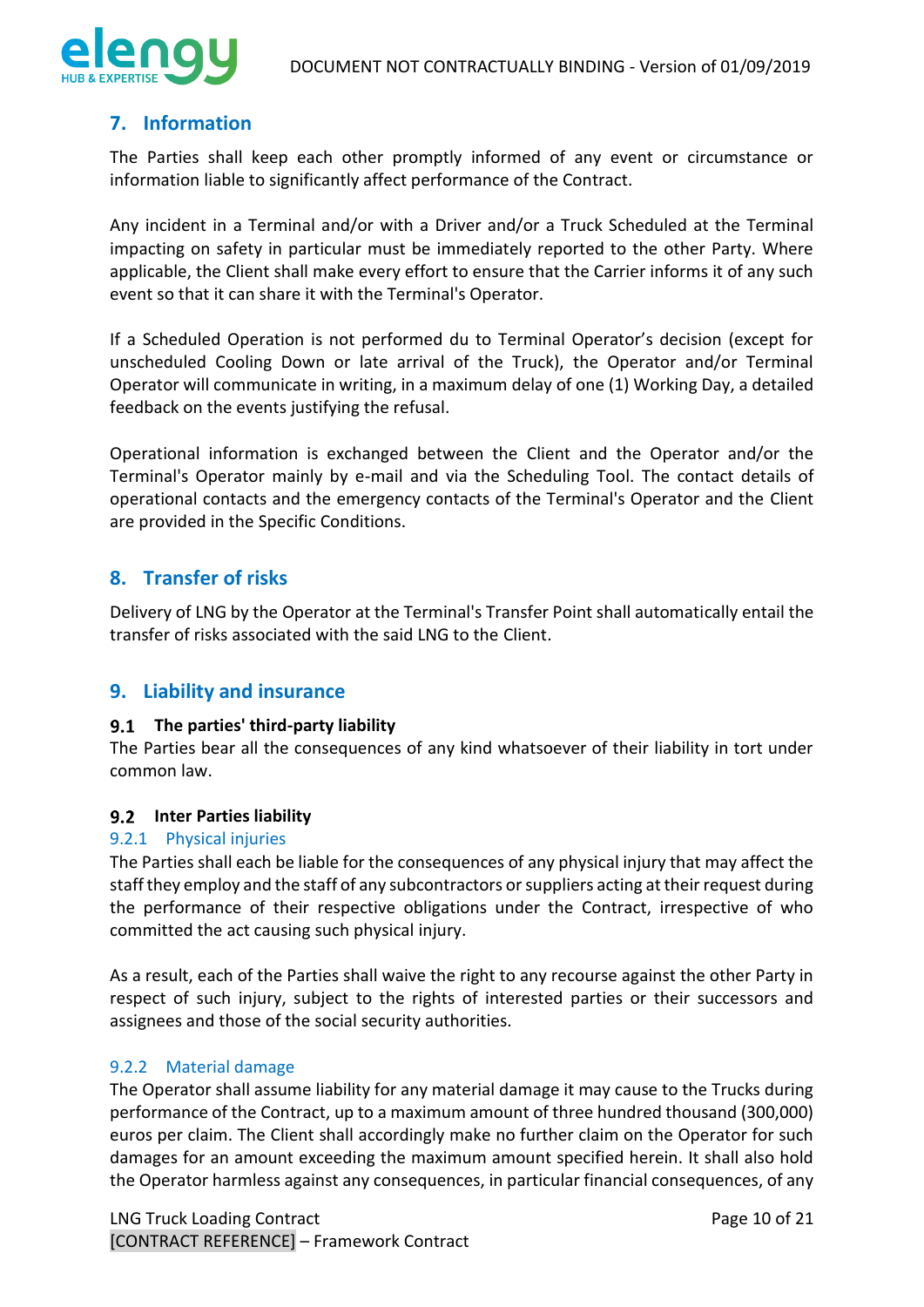

recourse by a third party with which the Client is contractually bound, in connection with such material damage.

The Client shall assume liability for any material damage which it, the Carrier, the Driver or any other person acting at its request under the terms of this Contract may cause to the Station and/or to the Terminal during performance of the Contract, up to a maximum amount of four million (4,000,000) euros per claim. The Operator shall accordingly make no further claim on the Client for such damages exceeding the maximum amount provided herein.

### <span id="page-10-0"></span>9.2.3 Consequential loss

Except in the case of wilful misconduct or gross negligence, no Party shall be held liable to the other Party for indirect and/or consequential losses or damage, such as loss of production or loss of profit. As a result, each of the Parties shall waive any recourse against one another in respect of such consequential loss.

### <span id="page-10-1"></span>**9.3** Insurance

Each of the Parties shall take out and maintain for the duration of the Contract insurance against the financial consequences of any civil liability it may incur both for damage to third parties and for damage between the Parties under the terms of the Contract. Each of the Parties shall pay the premiums and any deductibles in respect of such policies. Each of the Parties shall consequently obtain from its insurers the renunciation of the subrogation rights of said insurers, within the limits of the waivers of recourse set out in Article 9.

The Client shall provide a valid insurance certificate specifying the insured amounts when this Contract is signed.

It is the Client's responsibility to check that all persons acting at its request in connection with this Contract are also properly insured, since the Client cannot invoke the inadequacy or absence of a guarantee on their part to limit or exclude its liability.

## <span id="page-10-2"></span>**10. Confidentiality and personal data**

#### <span id="page-10-3"></span>10.1 Non-disclosure clause

Unless otherwise expressly stated in the Contract or in legal or regulatory provisions, each Party undertakes not to disclose to any third parties any information provided by the other Party in connection with the preparation or performance of the Contract.

The Parties shall not be liable for disclosure of any information if the said information:

- a. is in the public domain, or
- b. is lawfully obtained from sources not bound by a non-disclosure obligation with the disclosing Party, or
- c. that must be disclosed to a third party as required by law, a court decision or a decision by a competent public authority, or
- d. that must be disclosed to the Parties' respective lawyers or statutory auditors.

This non-disclosure obligation is binding upon the Parties for the duration of the Contract and for five (5) years thereafter.

LNG Truck Loading Contract **Page 11 of 21** [CONTRACT REFERENCE] – Framework Contract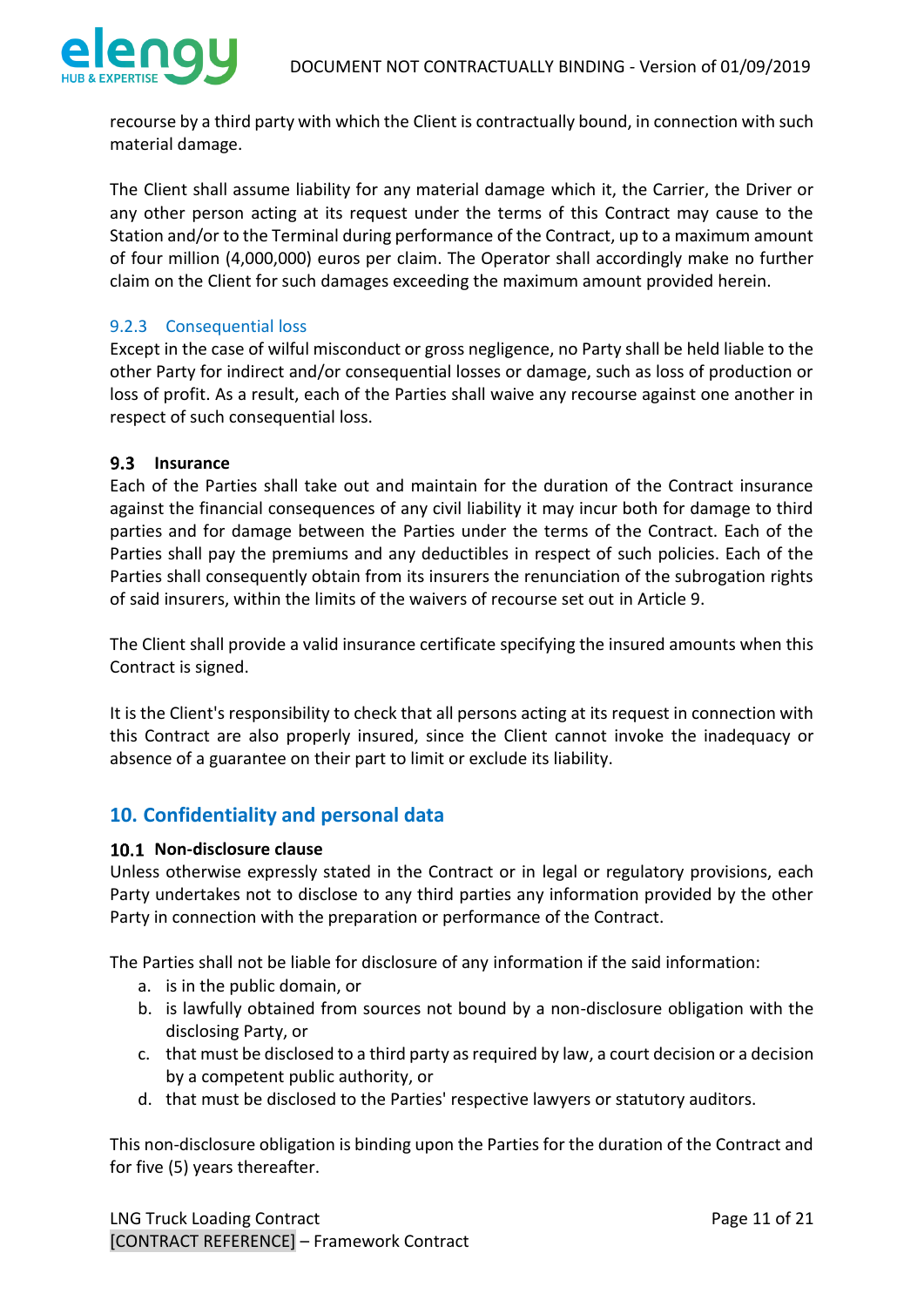

This non-disclosure obligation is concluded without prejudice to due observance by each Party of the provisions on commercially sensitive information (CSI), as laid down in particular by the applicable regulations.

### <span id="page-11-0"></span>**Protection of Personal Data**

#### <span id="page-11-1"></span>10.2.1 The processing of personal data sent by the Client to the Operator

Terms beginning with a capital letter other than those defined in this Contract have the meaning given to them in applicable data protection laws.

The Client provides the Operator with data and files, etc., of any kind and in any form whatsoever, these constituting Personal Data, and authorises the Operator to process them for the purpose of providing the Services covered by the Contract.

The purpose of the processing of personal data is to make this data available to the Operator in the Scheduling Tool.

The Parties undertake to act in accordance with Personal Data Protection Legislation.

The Client acts in its capacity as Personal Data Controller, and the Operator acts on behalf of the Client purely as a (data) Processor.

If the Operator is required to process data on behalf of the Client, it undertakes in particular to comply with all obligations stipulated in article 28 of Regulation 2016/976 and that the authorised persons can only access Personal Data to the extent necessary to the performance of their services, and moreover it undertakes to comply with the non-disclosure obligations of the Contract.

With regard to security, the Operator undertakes to put in place and maintain all the necessary technical and organisational measures for the duration of the Contract, including all the security measures adapted to the nature of the Personal Data processed and to the risks posed by any Processing performed.

The Operator undertakes not to process Personal Data without the Client's express consent.

The Operator undertakes (without replying directly to the Data Subjects) to immediately inform the Client of any request from a Data Subject concerning his or her rights regarding Personal Data and to provide all necessary assistance to the Client to facilitate the response to such requests.

As the transfer of Personal Data from the Client to third countries does not provide an adequate level of protection pursuant to the Directive and to Regulation (EU) 2016/679, this is subject to the Client's prior and express consent.

For any Transfer of Personal Data to a third country authorised by the Client (subsequent affiliated entities of the Operator or Processor), the Client authorises the Operator to introduce the guarantees required by the applicable Personal Data Protection Laws.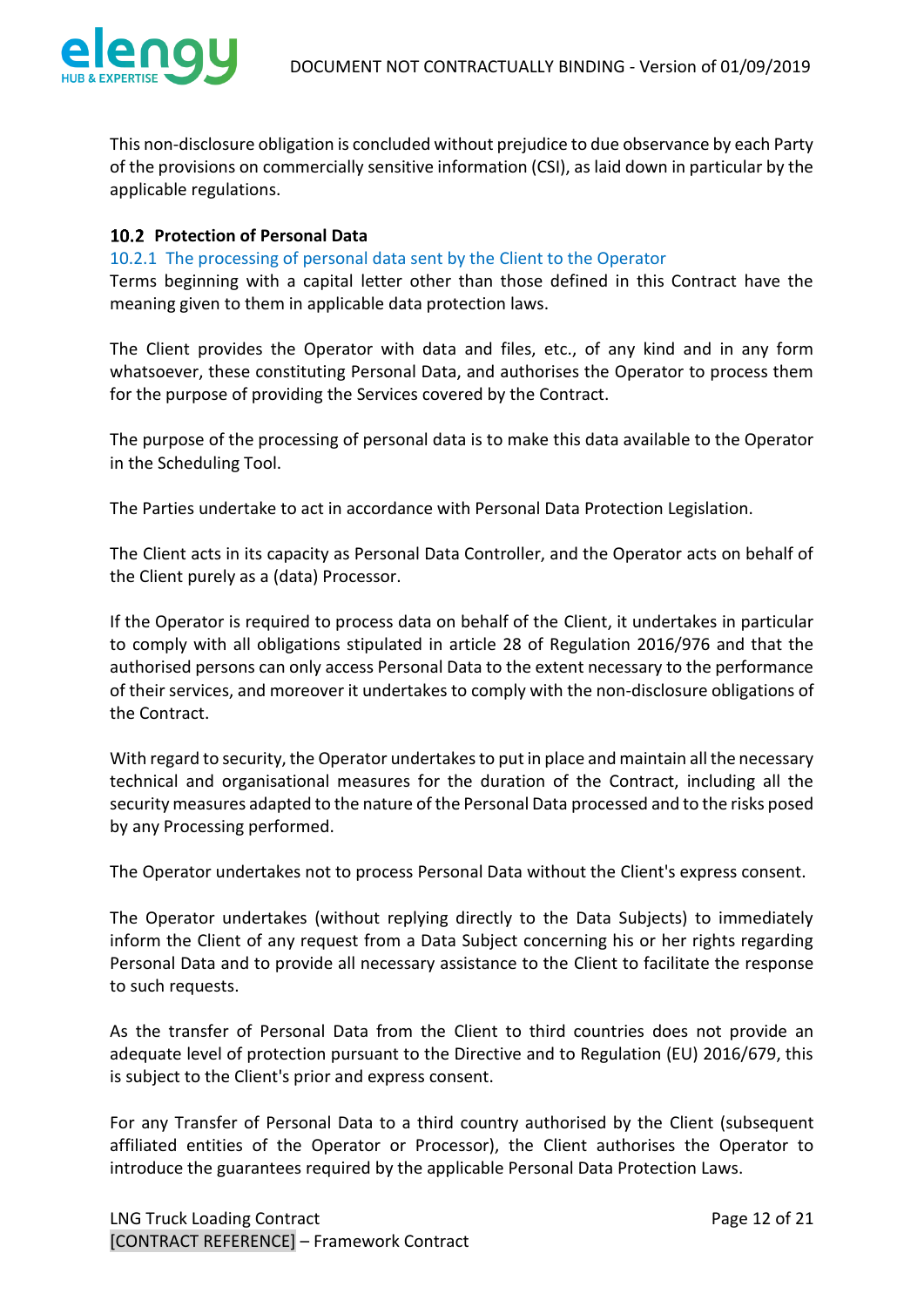

The Operator must notify the Client of any breach of Personal Data within forty-eight (48) hours of learning of it.

The Operator also undertakes to send the Client an impact analysis of the said breach within no more than 48 (forty-eight) hours of the aforementioned notification.

The Operator undertakes to cooperate in order to enable the Client to notify any competent regulatory or supervisory authority of the breach of Personal Data in compliance with Personal Data Protection Laws.

At its sole discretion, the Client reserves the right to conduct any audit it deems necessary to ascertain due observance by the Operator and its Subsequent Processors of their Personal Data obligations as defined in this Contract.

When this Contract expires or is terminated early for any reason whatsoever, and at any time upon request from the Client, the Operator and its Subsequent Processors will return any and all Personal Data they may have processed in any form whatsoever to the Client within an appropriate period of time not exceeding one (1) month.

#### <span id="page-12-0"></span>10.2.2 The processing of Personal Data by the Operator via the Scheduling Tool

The Operator provides the Client with data and files, etc., of any kind and in any form whatsoever, these constituting Personal Data, and authorises the latter to process them for the purposes of the Contract.

The Parties undertake to act in accordance with Personal Data Protection Legislation.

The Operator acts in its capacity as Controller, and the Client acts on behalf of the Operator purely as a (data) Processor.

If the Client is required to process data on behalf of the Operator, it undertakes in particular to comply with all obligations stipulated in article 28 of Regulation 2016/976 and that the authorised persons can only access Personal Data to the extent necessary to the performance of their services, and moreover it undertakes to comply with the non-disclosure obligations of the Contract.

With regard to security, the Client undertakes to put in place and maintain all the necessary technical and organisational measures for the duration of the Contract, including all the security measures adapted to the nature of the Personal Data processed and to the risks posed by any Processing performed.

The Client undertakes not to process Personal Data without the Client's express consent.

The Client undertakes (without replying directly to the Data Subjects) to immediately inform the Operator of any request from a Data Subject concerning his or her rights regarding Personal Data and to provide all necessary assistance to the Operator to facilitate the response to such requests.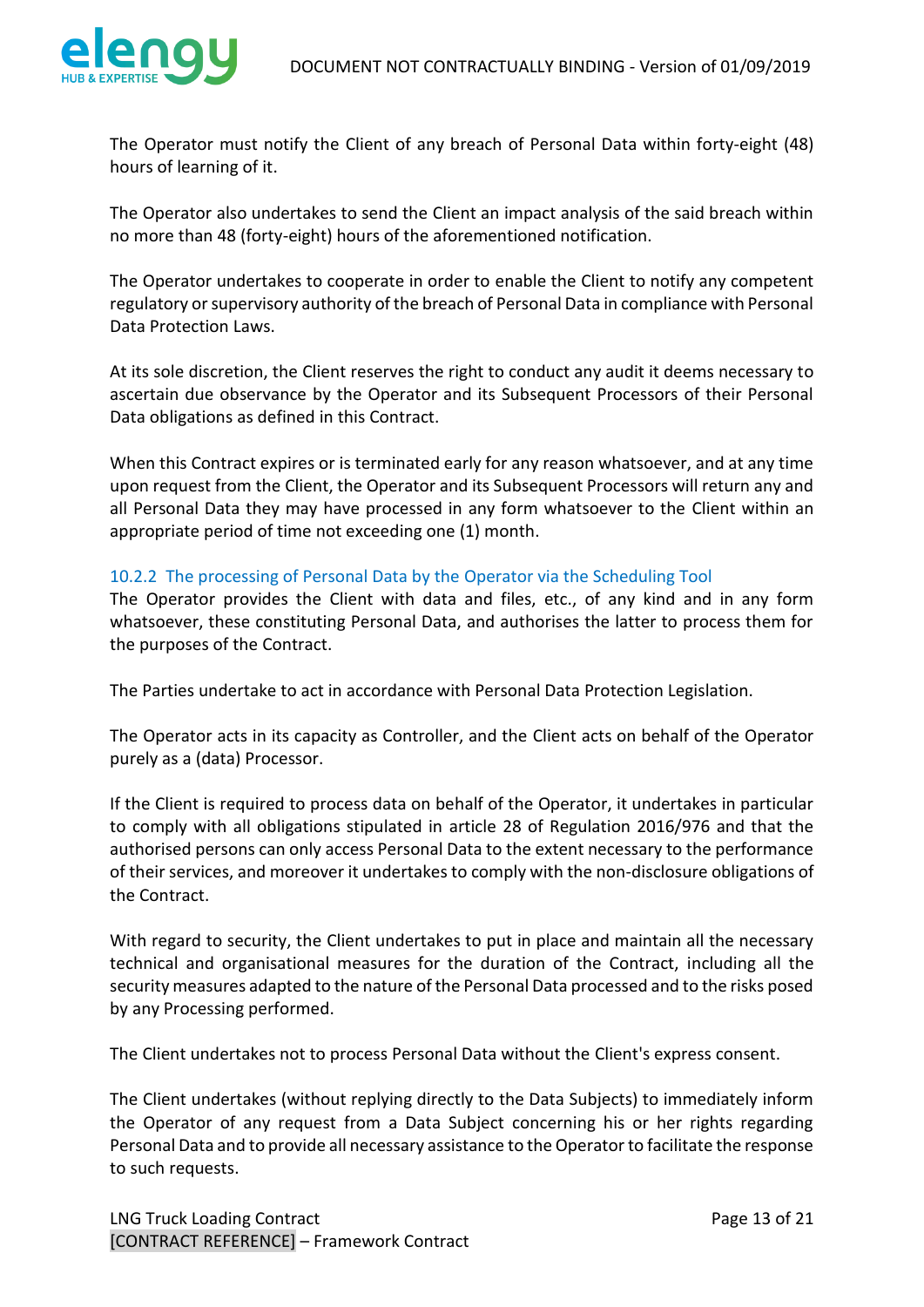

As the transfer of Personal Data from the Operator to third countries does not provide an adequate level of protection pursuant to the Directive and to Regulation (EU) 2016/679, this is subject to the Operator's prior and express consent.

For any Transfer of Personal Data to a third country authorised by the Operator (subsequent affiliated entities of the Client or Processor), the Operator authorises the Client to introduce the guarantees required by the applicable Personal Data Protection Laws.

The Client must notify the Operator of any breach of Personal Data within forty-eight (48) hours of learning of it.

The Client also undertakes to send the Operator an impact analysis of the said breach within no more than 48 (forty-eight) hours of the aforementioned notification.

The Client undertakes to cooperate in order to enable the Operator to notify any competent regulatory or supervisory authority of the breach of Personal Data in compliance with Personal Data Protection Laws.

At its sole discretion, the Operator reserves the right to conduct any audit it deems necessary to ascertain due observance by the Client and its Subsequent Processors of their Personal Data obligations as defined in this Contract.

When this Contract expires or is terminated early for any reason whatsoever, and at any time upon request from the Operator, the Client and its Subsequent Processors will return any and all Personal Data they may have processed in any form whatsoever to ELENGY within an appropriate period of time not exceeding one (1) month.

## <span id="page-13-0"></span>**11. Modification of the Contract**

Any change to the Contract must be the subject of an amendment duly signed by both Parties.

Notwithstanding the above, the Operator may make any change to the provisions of the Operational Appendix relating to regulatory developments and/or safety/security improvements at the Station or Terminal, without the Client being able to object to such modifications, provided the Client is duly notified of the said changes within a reasonable time agreed on by the Parties.

## <span id="page-13-1"></span>**12. Termination**

In the event of repeated breaches by either Party of its obligations under the terms of the Contract, and without prejudice to any penalties provided for in the Contract for such breaches, the other Party may terminate the Contract as of right and without legal formality by serving the Party in default a minimum of thirty (30) days' notice thereof by registered letter with acknowledgement of receipt specifying the effective date of termination.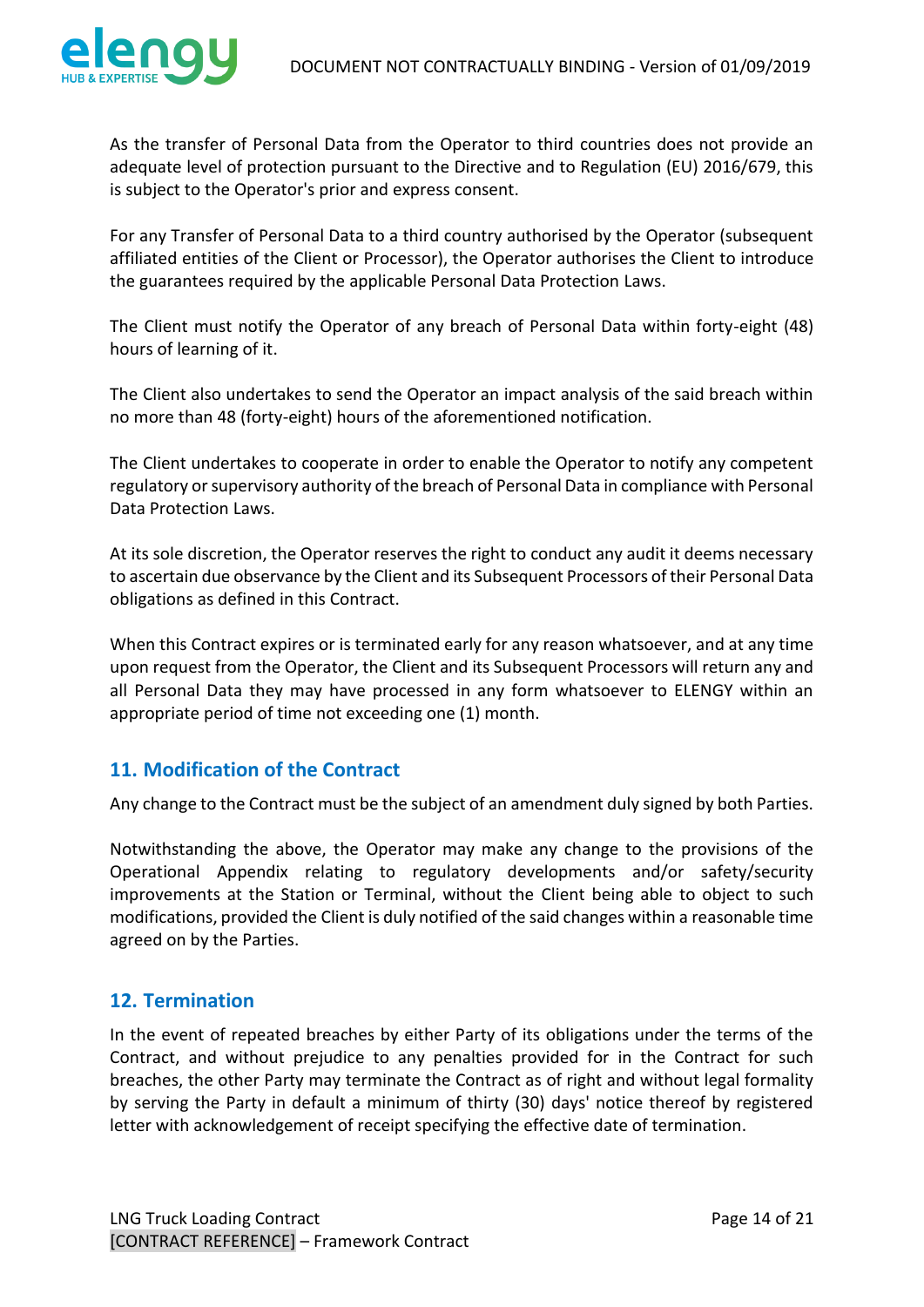

## <span id="page-14-0"></span>**13. Assignment**

Either Party may at any time assign all or part of its rights and obligations under the Contract to a third party or any subsidiary it controls, as defined in article L.233-3 of the Commercial Code, subject to the other Party's prior written consent.

Any such request must be notified by the assignor and assignee to the Party no later than one (1) Month before the third party's first Operation concerned. Any refusal must be duly justified.

Notwithstanding the above, the Party's agreement is not required in the following cases:

- The Client may assign its rights and obligations under the Contract at any time (in particular its commitments to a volume of business) to a third party, with the caveat that the said third party itself has a valid contract for loading Tank Containers with LNG and meets all the prerequisites in the Contract
- The Operator may assign all or part of its rights and obligations at any time to any of its Elengy Hub & Expertise or Fosmax LNG subsidiaries.

## <span id="page-14-1"></span>**14. Disputes and applicable law**

The Parties shall make every effort to resolve amicably any dispute concerning the preparation, performance or interpretation of the Contract. If the Parties cannot reach an amicable agreement one (1) month of the first presentation against signature of the registered letter with acknowledgement of receipt notifying the other Party of the difficulty, the dispute shall be submitted to the Paris Commercial Court, notwithstanding multiple defendants or claims for third-party contributions, even for emergency or interim procedures, in summary proceedings or on petition.

Both the substance and the form of the Contract are governed by French law.

## <span id="page-14-2"></span>**15. Operations**

The Operator may carry out the following Operations for the Client:

On a regular basis:

- a. Loading,
- b. Cooling Down,

subject to the Terminal's Operator confirmation of feasibility:

- c. Gassing up,
- d. Depressurising,
- e. Stripping,
- f. Inerting,
- g. Test Loading
- h. Any other service requested by the Client.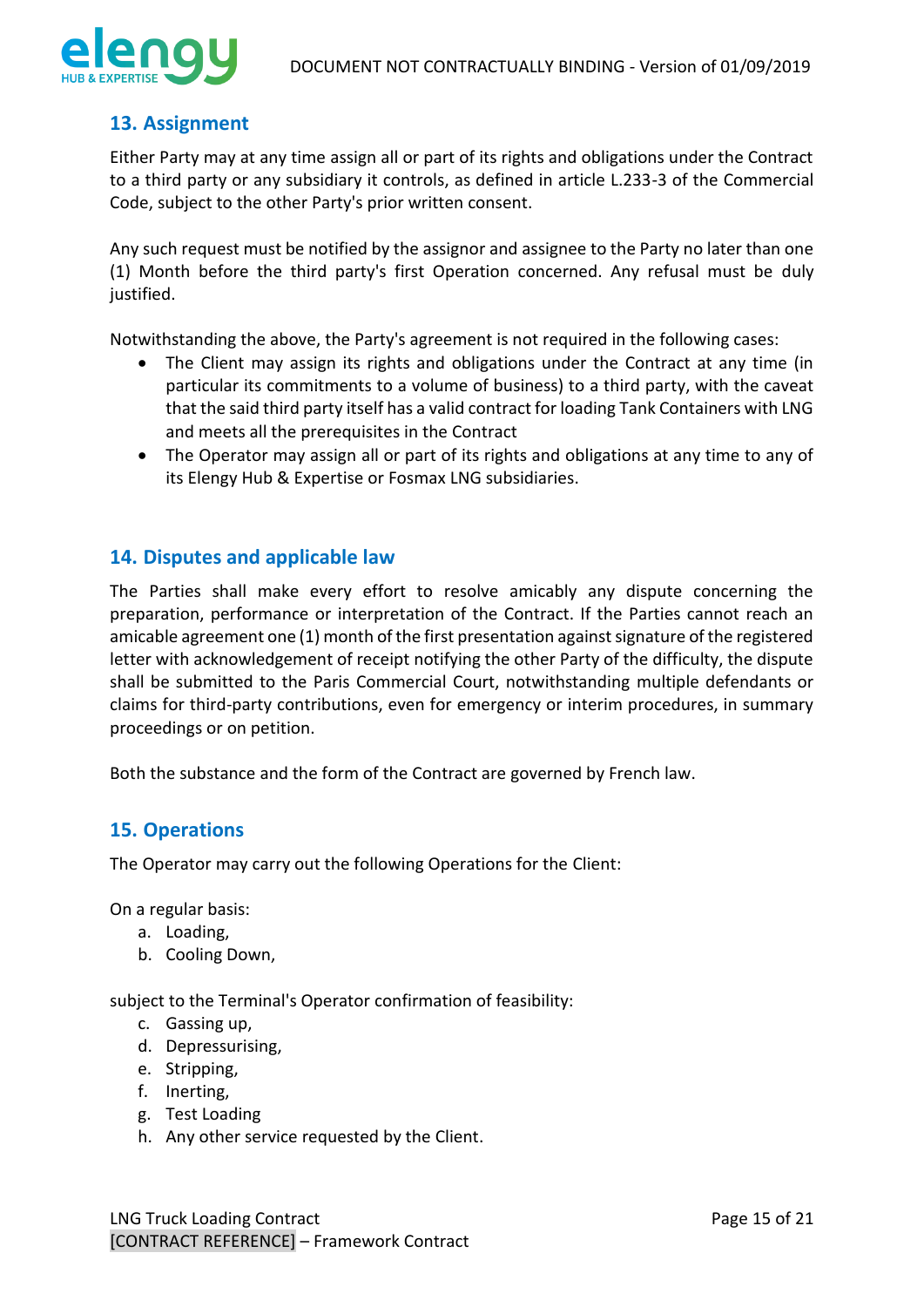## <span id="page-15-0"></span>**16. Conditions governing Operations**

The Operator may refuse any Client Scheduling if the requested quantity of LNG exceeds the Client's rights to an LNG inventory, either through an Access Contract and/or through a Loading Authorisation issued by a third party.

In instances where the Client wishes to use a third-party Loading Authorisation, the said Loading Authorisation must have been received and approved in advance by the Operator.

In accordance with the provisions of the Operational Appendix:

- a. Access to the Terminal is only granted if the Carrier, Driver and all the Roadway Equipment have already been approved, barring the Terminal's Operator's prior and provisional consent,
- b. All Loading or Cooling Down operations must be Scheduled via the Scheduling Tool,
- c. Operations other than Loading or Cooling Down are subject to the Client requesting feasibility from the Terminal's Operator; if the Terminal's Operator confirms feasibility, it will specify the conditions under which the Operation should be carried out.

## <span id="page-15-1"></span>**17. Rights and authorisations**

The Operator certifies that it and the Terminal's Operator hold all the licences, permits and authorisations needed to perform the Operations.

The Client certifies that it holds all the licences, permits and authorisations needed to benefit from the Operations.

## <span id="page-15-2"></span>**18. LNG quantity and quality and documents**

The quality of the loaded LNG shall be as described in the Operational Appendix .

Immediately after each Operation, the Terminal's Operator shall give the Driver the Loading Certificate then forward it to the Client, preferably via the Scheduling Tool no later than the first Working Day after the Day of the Operation. The LNG quantity and quality calculation methods are described in the Operational Appendix.

## <span id="page-15-3"></span>**19. Safety and operational instructions**

The Operator and/or the Terminal's Operator, acting as a Prudent and Reasonable Operator, may at any time take any measures needed to ensure the safety of goods and persons and the integrity of the Station or Terminal, and to guarantee the performance of its legal or statutory obligations, including any measures resulting in an adjustment or interruption of the Operations performed for the Client under the terms of the Contract. Service breakdowns will be notified in writing to the Client as soon as possible.

Under such circumstances, the Client may not claim any compensation from the Operator and/or the Terminal's Operator or its insurers. It shall also hold the Operator and/or the Terminal's Operator harmless against all the consequences, in particular financial consequences, of any recourse by a third party with which the Client is contractually bound.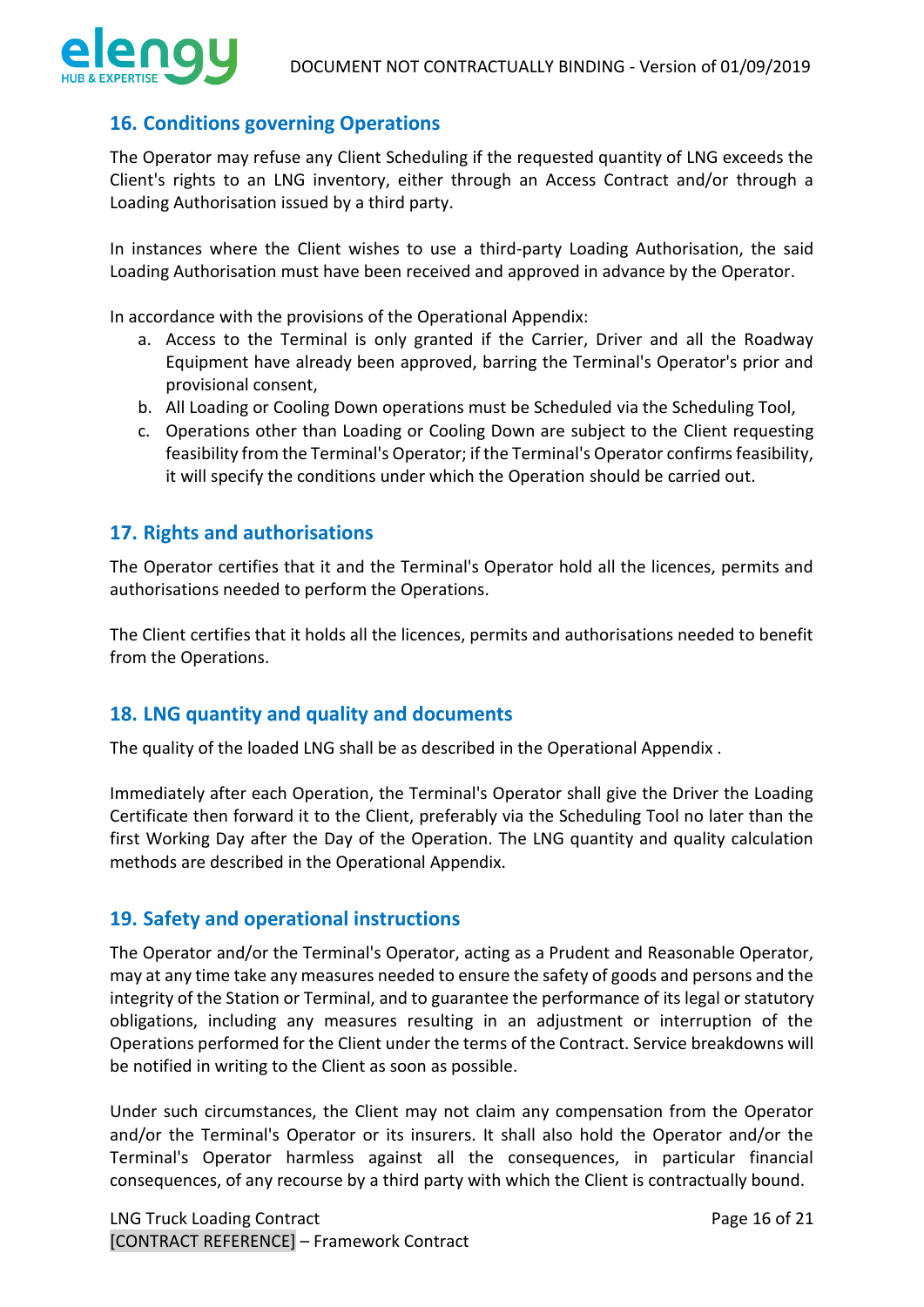

## <span id="page-16-0"></span>**20. Maintenance and works**

The Station may be unavailable for maintenance and improvement purposes for a maximum cumulative period of:

- a. Four percent (4%) of the number of Slots available in a given Year
- b. Twenty-five percent (25%) of the number of Slots available in a given Month.

The Terminal's Operator shall make every reasonable effort to minimise the cumulative time and period of unavailability, and to stagger such periods of unavailability as much as possible.

The Terminal's Operator updates available Slots in the Scheduling Tool and notifies the Client:

- a. No later than thirty (30) days before the start of a period of unavailability greater than or equal to twelve (12) Hours,
- b. No later than seven (7) days before the start of a period of unavailability of less than twelve (12) Hours.

The contractual obligations of the Operator and the Client shall be suspended for the duration and within the limits of the effects of these operations on their rights and obligations.

The Terminal's Operator may schedule short periods of opportunistic maintenance works by flagging any Slots not Scheduled by the Client as unavailable in the Scheduling Tool. The Terminal's Operator shall make reasonable efforts to schedule such periods of unavailability at the earliest possible stage, and in any event may not restrict more than a quarter of Slots on a given Day in this manner.

## <span id="page-16-1"></span>**21. Force Majeure**

#### <span id="page-16-2"></span>21.1 Case of Force Maieure

The following events, facts and circumstances are deemed Cases of Force Majeure under the Contract:

- a. any event beyond the control of either Party, the occurrence of which could not reasonably be foreseen when the Contract was signed, the effects of which cannot be averted through appropriate measures, and preventing the said Party from meeting its obligations under the Contract;
- b. the circumstances listed below, without them necessarily meeting all the criteria stated in the previous paragraph, insofar as their occurrence affects the Party invoking them and prevents it from meeting any its obligations under the Contract:
	- i. Strike;
	- ii. Machine breakdown or failure, or operational accident or equipment accident not resulting from lack of maintenance or abnormal use of the facilities;
	- iii. action of a third party affecting the equipment of the Party invoking it, the occurrence of which could not have been reasonably foreseen by the Party invoking it, and;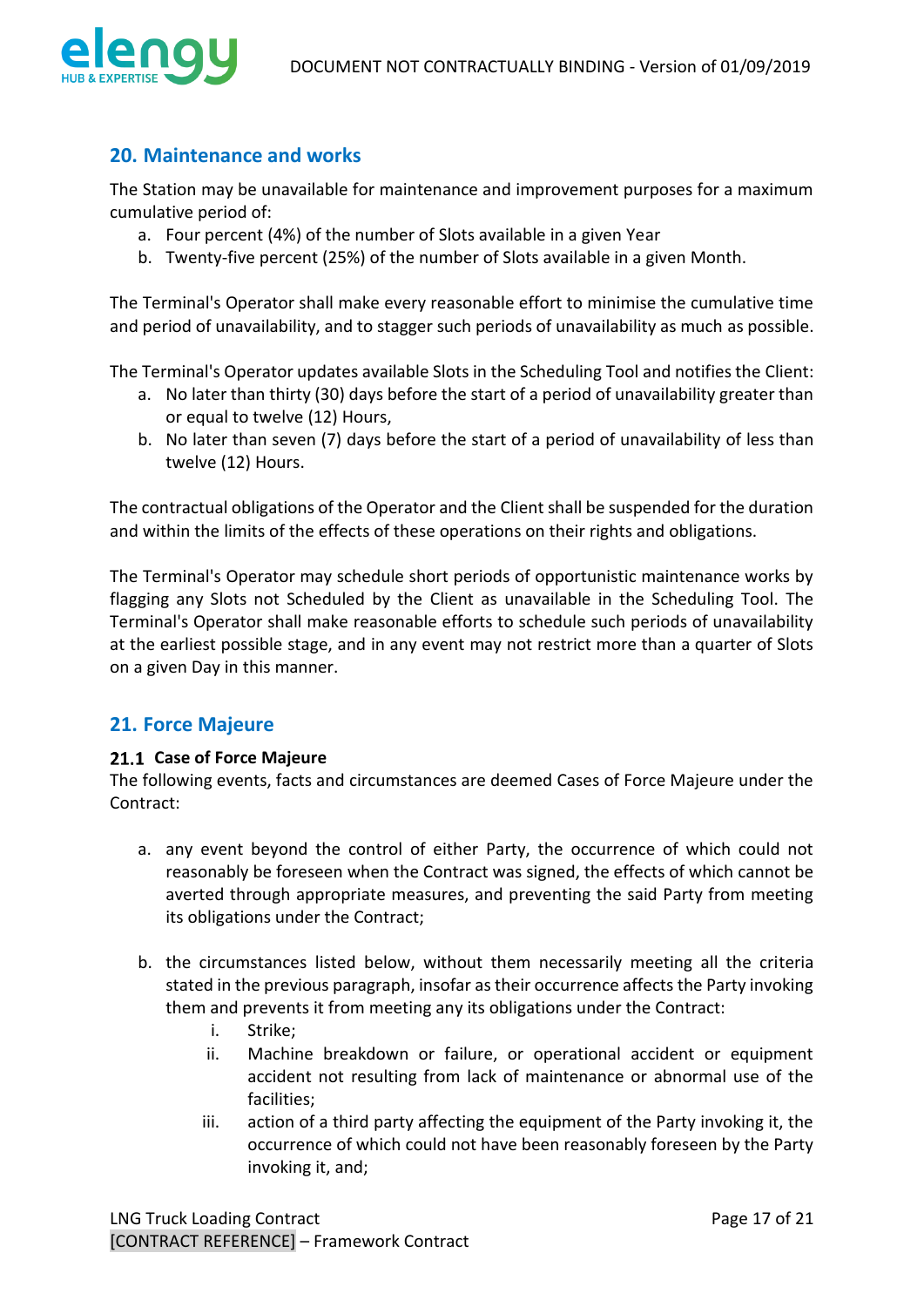

iv. loss of the administrative authorisations needed for performance of the Parties' activities under the Contract, despite the reasonable efforts of the Party invoking this cause.

The Client cannot invoke a circumstance affecting the journey of the Truck to the Station as grounds for not meeting its payment obligation as defined in Article 22.

### <span id="page-17-0"></span>21.2 Suspension of obligations

The respective obligations of each Party under the terms of the Contract shall be suspended for as long as the Case of Force Majeure affects them, and neither Party shall be held liable for their non-performance in Cases of Force Majeure, within the limit of the effects of the said Cases of Force Majeure on the said obligations.

### <span id="page-17-1"></span>21.3 Service of notice

The Party invoking a Case of Force Majeure must inform the other Party thereof as soon as possible by any confirmed written means.

As soon as possible during the period of suspension of its obligations, the Party invoking a Case of Force Majeure shall inform the other Party of the consequences of said Case of Force Majeure on due fulfilment of its obligations under the Contract, if necessary, the measures it intends to take to minimise the effects thereof, the timetable for implementing these measures, the estimated time required to resume normal fulfilment of its obligations under the Contract and the estimated date on which the Case of Force Majeure will cease.

The Terminal's Operator will update the Scheduling Tool to factor in the impact of the Case of Force Majeure.

#### <span id="page-17-2"></span>**Protracted Case of Force Majeure**

Should a Case of Force Majeure prevent either Party from meeting its obligations under the Contract for a period of more than thirty (30) consecutive Days, the Parties shall meet to examine what adjustments need to be made to their respective obligations under the Contract to take this new situation into account. If the Parties cannot reach an agreement in that respect within sixty (60) Days of the occurrence of the Case of Force Majeure, either Party may terminate the Contract without notice, without any compensation being due and without the need for any legal formalities.

### <span id="page-17-3"></span>**22. Financial terms**

#### <span id="page-17-4"></span>**22.1 Price**

The unit price of the Slot is specified in the Specific Conditions.

The monthly price due by the Client to the Operator equals the number of Slots used for all Operations completed in a given Month multiplied by the unit price of the Slot, where applicable minus the price of unused Slots if Articles 19, 20 and 21 apply.

One Slot is invoiced for Loading or Test Loading Operations carried out normally without any other associated Operations.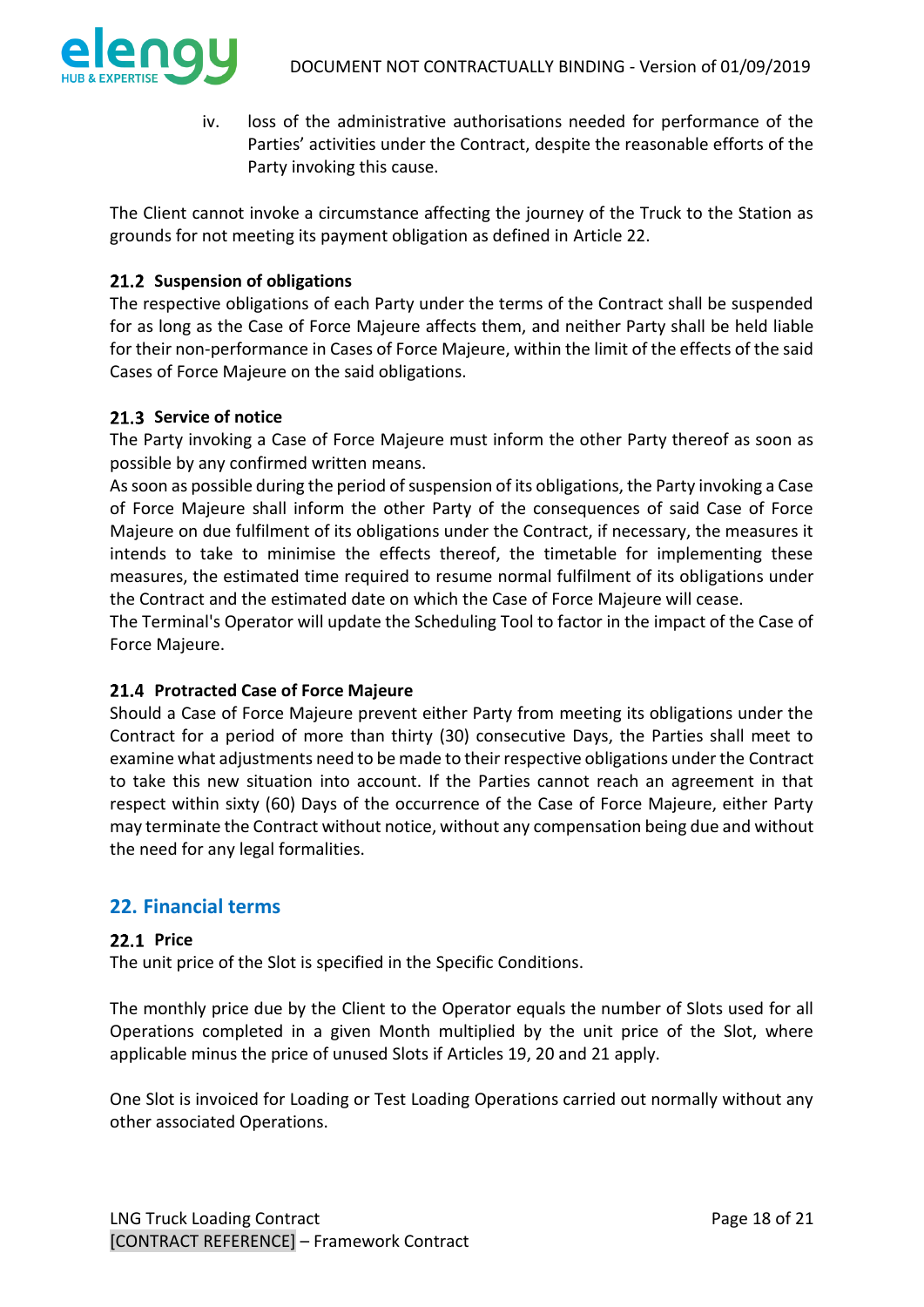

Scheduled yet unused Slots not cancelled with the minimum cancellation lead time minimum specified in the Operational Appendix are deemed to have been used and are due by the Client. However, a Slot cancelled beyond the cancellation deadline but replaced by another Slot on the same Day will not be invoiced.

Scheduled Slots unused due to the Client failing to meet any of the conditions set out in Articles 5 and 16 or in the Operational Appendix are deemed to have been used and are due by the Client.

Scheduled Slot refused by the Terminal Operator and not successfully rescheduled within the same Day from the action of the Terminal Operator will not be invoiced.

### <span id="page-18-0"></span>**Payment obligation relating to a commitment to a volume of business**

Where applicable, the Client is bound by a minimum payment obligation for the entire commitment to a volume of business as specified in the Specific Conditions, in accordance with the procedures set out in Article 6.3.

The payment obligation is the subject of an adjustment of the last invoice of the Year.

At the end of each Year, Slots invoiced in respect of this commitment for the said Year that have not been used in the said Year (belated cancellations invoiced then counted as used Slots) can be deducted form the invoice of any Month in the following Year (N+1).

### <span id="page-18-1"></span>22.3 Annual price adjustment

The unit price of each Slot as stipulated in the Specific Conditions will be revised annually when the first invoice of each Year is issued, using the following formula:

$$
P = P_0 \times \left(0.65 + 0.35 \times \frac{ICHTrevTS}{ICHTrevTS_0}\right)
$$

Where:

*P = the unit price of the Slot resulting from the revision formula* 

*P<sup>0</sup> = the unit price of the Slot in the reference year (2018)*

*ICHTrevTS= latest representative value of the "Revised Hourly Labour Cost Index - All Employees, Mechanical and Electrical Industries section", or equivalent value, known at the time of the annual revision of the price in question and published in INSEE's "Informations Rapides" bulletin [INSEE identifier 001565183]*

*ICHTrevTS<sup>0</sup> = value of ICHTrevTS on 31 January of the reference year (2018)*

### <span id="page-18-2"></span>22.4 Security deposit

The Client shall provide the Operator with a guarantee deposit, maintained throughout the term of the Contract, to guarantee the payment of all sums payable by the Client to the Operator under the Contract.

The total amount of the security deposit is ten thousand (10,000) Euros. A supplement thereto may be required by the Operator if there is a commitment of a volume of business as defined in Article 6.3.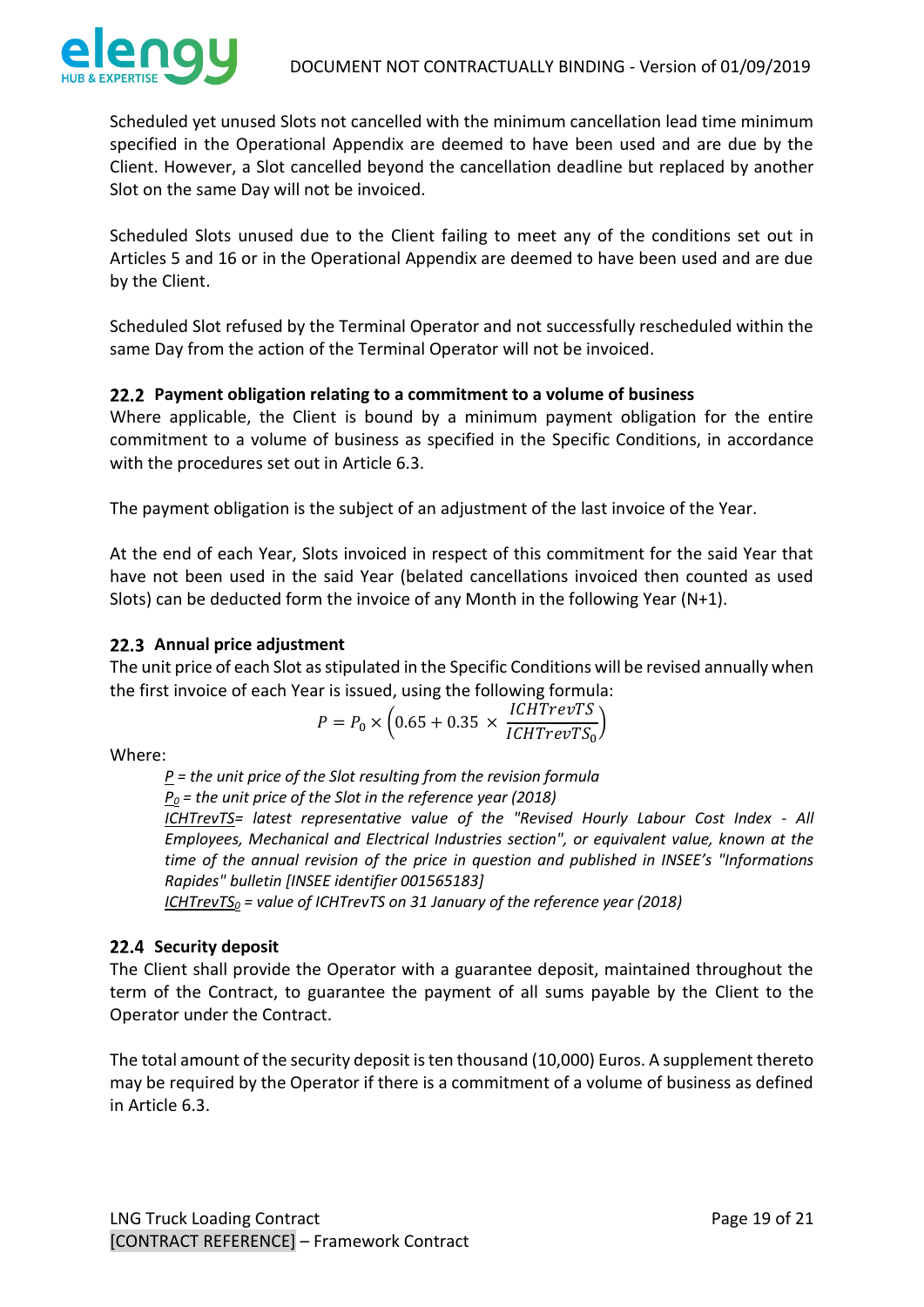

The Operator will invoice the Client for this security deposit when the first invoice is issued after the Contract is signed, and if necessary whenever the Specific Conditions are amended. The total amount of the security deposit is stated in the Specific Conditions.

This security deposit will be returned to the Client when the Contract expires, after full payment of all amounts payable by the Client to the Operator under the Contract.

In case of late payment exceeding thirty (30) days, as well as the interest for days overdue and the set fee for recovery costs required by law under Article 22.6 of this Contract, the Operator reserves the right to deduct outstanding amounts from this security deposit, the Client being released from its payment obligation as stipulated in Articles 6.2 and 6.3 only up to the amounts thus deducted.

#### <span id="page-19-0"></span>**Invoicing and terms of payment**

Invoices shall be drawn up and sent monthly by the Operator to the Client following the month in question to the address stated in the Specific Conditions. They include the monthly price as defined in Article 22.1.

The invoice for any given Month must be paid no later than the twentieth (20th) of the following Month, or the tenth (10th) calendar day after its date of issue if this is later than the twentieth. If the day thus determined is not a banking business day in the country where the Client's bank is located as stated in the Specific Conditions, the payment due date is set at the first (1st) subsequent banking business day.

No discount shall be granted in the event of early payment.

Payment shall be deemed to have been made once the Operator's bank account has been credited with the invoiced amount in full.

In the event of late payment of all or part of an invoice, the sums due shall bear interest at three (3) times the statutory rate of interest applying on the date the invoice was issued, charged for the exact number of days elapsed between the payment due date and the date on which payment was actually made. In addition, a set fee of forty (40) euros for recovery costs shall be payable by the Client from the first  $(1<sup>st</sup>)$  day of late payment.

The Parties have sixty (60) calendar days from receipt of the invoice to challenge its total amount. Thereafter the invoice is deemed to be accepted. If the Client challenges all or part of an invoice, and barring an obvious error on the part of the Operator, the Client must pay the full amount of the invoice as provided for above and lodge its claim with the Operator in accordance with Article 14 of this Contract.